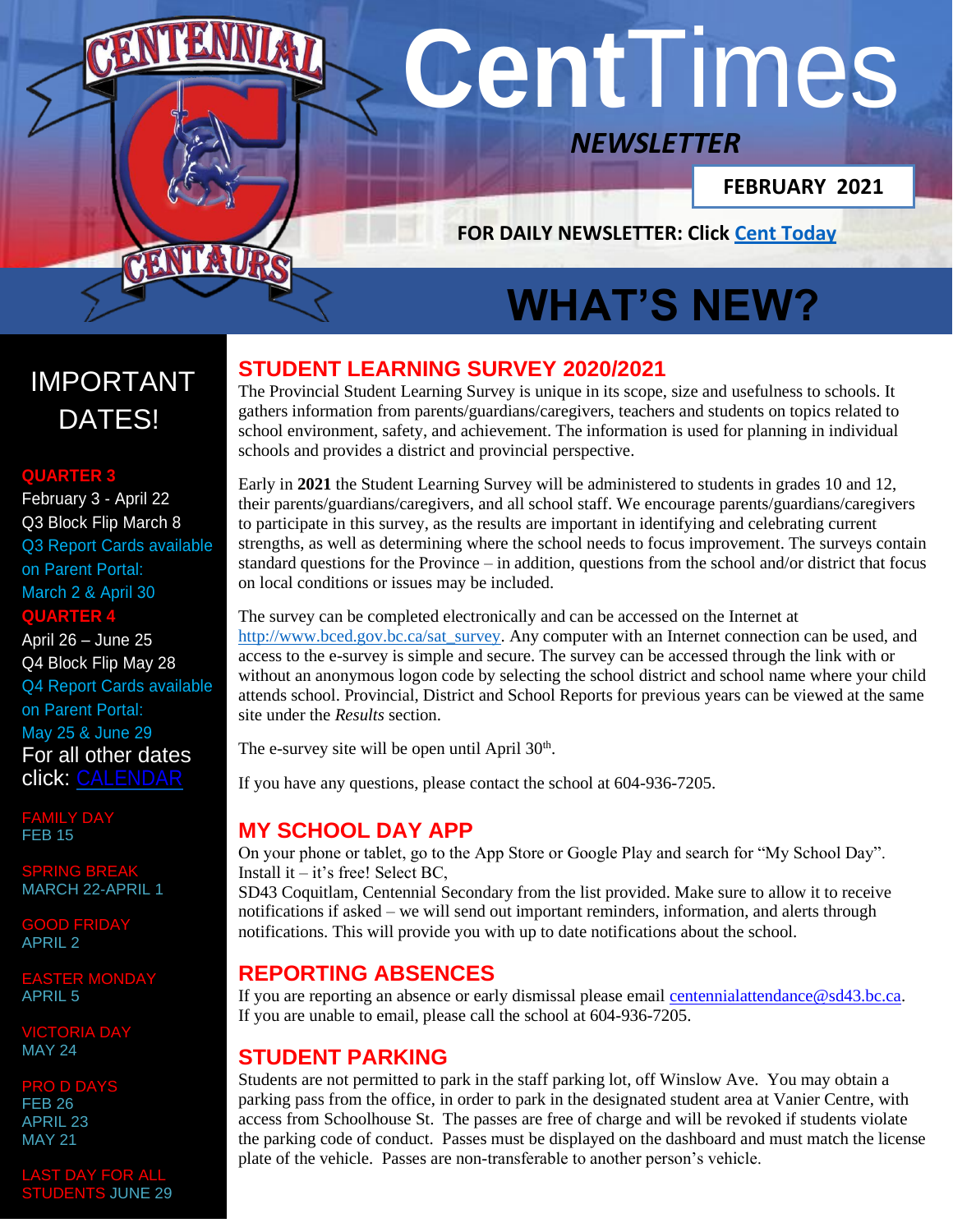## **DROP OFF/PICK UP**

There are three one-way lanes off Poirier Street, between the Community Centre entrance and the Board Office. They are designed for safe pick-up and drop-off of students. Please do not enter the staff parking lot, off Winslow Ave, for pick-up or drop-off. Please also avoid waiting in the drop-off area near our front entrance. A school bus picks up some of our students between 2:50 and 3:20pm, and we must keep that area clear. We suggest that you have your child meet you at the Vanier Centre lot, accessed off Schoolhouse St. Alternatively, your child may be dropped off on Winslow Avenue or King Albert Avenue. Perhaps your child may meet you at the Dogwood Pavilion or Library parking lots, or you may wait there and then proceed to the school's pick-up zone at an agreedupon pickup time.

We are requesting that students entering the school use the entrance doors nearest their first class and exit the buildings through the exit doors nearest their last class. The intent is to minimize student movement within the building and maximize physical distancing in the hallways.

# **NEWS FROM THE CAREER CENTRE**

Several major (research) university admission deadlines have now passed. Smaller Institutions and colleges are still accepting applications.



*Scholarship programs for 2021 graduates are ongoing*. The Centennial Local Scholarship package and District Authority Applications will be sent out via email prior to spring break. Graduates are urged to continue checking the website, reading the Centennial Today and investigating external scholarship opportunities. The bulk of available funding will be released between February and May.

As we approach course selection time *Grade 11's* can be investigating program admission requirements, and sourcing potential volunteer, experiential or extra-curricular activities. Questions? Please email Mrs. Healey Wright at [dhealeywright@sd43.bc.ca](mailto:dhealeywright@sd43.bc.ca)

## **Check the website:**

**<https://www.sd43.bc.ca/school/centennial/ProgramsServices/CareerCentre/Pages/default.aspx#/=>**



Reminders:

**SFU APPLICANT INFO SESSIONS - [https://www.sfu.ca/students/admission/campus-tours/applicant-info](https://www.sfu.ca/students/admission/campus-tours/applicant-info-session/sessions.html)[session/sessions.html](https://www.sfu.ca/students/admission/campus-tours/applicant-info-session/sessions.html)**

**POST-SECONDARY BC VIRTUAL EVENTS - <https://www.postsecondarybc.ca/events/> BCIT BIG INFO (AT HOME EDITION) Over 4 evenings Feb. 22nd – 25th 4 – 7 pm Register in advance:** 

**<https://www.bcit.ca/about/visit/big-info/>**

**DOUGLAS COLLEGE - Academic Foundations for Potential Nursing Candidates** Winter 2022 start. If you *missed the fall deadline*, the application opens from Feb 1. to Feb. 3 only.

**[https://www.douglascollege.ca/program/ctafpn](https://l.facebook.com/l.php?u=https://www.douglascollege.ca/program/ctafpn&h=AT0axtXDQqTOhjAdKy_hiU0IllXJXIP6ateHyL0LXoPJOzDk74hL2VBLibJMuPQXRnWkn7oSwmYa21CDaq14WMxRvnAMh9mJbDPNiZQ8G8lmDYpSTKQyTGS_m9MdkGIrLoXfliYBaNJK3WAZ4W6eyvwmU57FR9Uzfs9TNUVvDiAfUEimfgPSGbEBJHZekFzMRFC7kKH5eHHEfLg5luZAFSSpr7puUAv7_B3vGmmhz5pLqvxQpb4G6QIVyo3DrYjiYXGhR4upssiEMCPDHcbyBTQDppS2k-YiLWqXnj35C3wiKTvFluBL0ieT7boGAiHxFQ0ef_NqLyp7vSic-67WNGLwAKl4hI6PEwx0s8NEPuOHJK0gTjoC-VtlrBFfolkZkUB50ZcFG-5ET3dbTDQEQDMrWh4CBLLzcPEsWU_ZdYcq4bX2UaEVcrYTcaNgRYeZeOfieePywBTinPTBM1V1S8pVz8wVaHhCjFiBh_tLMgKDf1YjoeeHaI2VimCh5Mhq3F0RP5fkRDq7_6aAy0Hn3oDFrsP1tO4HLQ4v7VJmOh9EVjdYDAI0c6RiLYwuBeX-GQuViVRhW9TdYxnDwWA6rzK0zRY5FFt3KH2g)**



# **CENTENNIAL FOOTBALL COFFEE SALE**

The Centennial football team is having a coffee sale to support their efforts! If you would like to support this, please order through the Kev school cash system. <https://sd43.schoolcashonline.com/>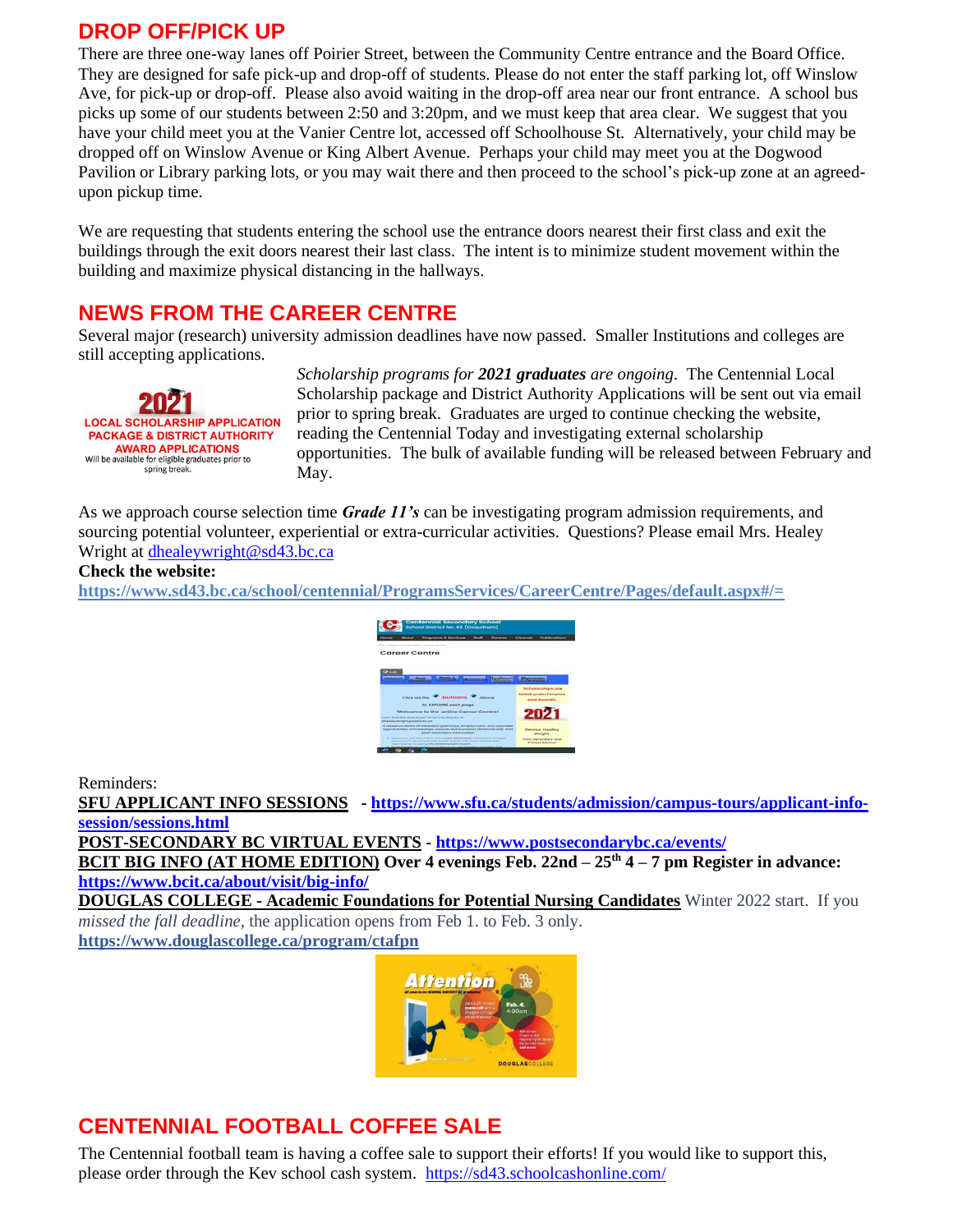# **CALENDAR**

You can access the school calendar any time by following this link: <http://www.sd43.bc.ca/school/centennial/Lists/Calendar/calendar.aspx#/=>

# **Important Calendar Dates for 2020- 2021**

| <b>Event</b>                                            | <b>Date</b>                                        |
|---------------------------------------------------------|----------------------------------------------------|
| Grade 9/10 Orientation Day                              | Thursday, September 10 (9 am/1 pm)                 |
| Grade 11/12 Orientation Day                             | Friday, September 11 (9 am/1 pm)                   |
| First Full Day of Classes                               | Monday, September 14                               |
| Pro-D Day                                               | Friday, September 25, 2020                         |
| Thanksgiving Day                                        | Monday, October 12, 2020                           |
| First Report Card for Quarter 1 Available Online        | Tuesday, October 14, 2020                          |
| Mid Quarter Block Flip                                  | Friday, October 16, 2020                           |
| Pro-D Day                                               | Friday, October 23, 2020                           |
| Photos                                                  | Thursday, October 29 & Friday, October 30, 2020    |
| Remembrance Day                                         | Wednesday, November 11, 2020                       |
| End of Quarter 1                                        | Tuesday, Nov. 17, 2020                             |
| Start of Quarter 2                                      | Wednesday, Nov. 18, 2020                           |
| Final Report Card for Quarter 1 Available Online        | Friday Nov. 20, 2020                               |
| First Report Card for Quarter 2 Available Online        | Wednesday Dec. 16 2020                             |
| Schools Close for Winter Vacation (last day in session) | Friday, December 18, 2020                          |
| <b>Winter Vacation Period</b>                           | Monday, December 21, 2020- Friday, January 1, 2021 |
| Schools Re-open after Winter Vacation                   | Monday, January 4, 2021                            |
| Mid Quarter Block Flip                                  | Monday, January 4, 2021                            |
| End of Quarter 2                                        | Friday, January 29, 2021                           |
| Pro D Day                                               | Monday, February 1, 2021                           |
| Start of Quarter 3                                      | Tuesday, February 2, 2021                          |
| Final Report Card for Quarter 2 Available Online        | Friday, February 5, 2021                           |
| <b>BC Family Day</b>                                    | Monday, February 15, 2021                          |
| Pro-D Day                                               | Friday, February 26, 2021                          |
| First Report Card for Quarter 3 Available Online        | Friday, March 5, 2021                              |
| Mid Quarter Block Flip                                  | Monday March 8, 2021                               |
| Schools Close for Spring Vacation (last day in session) | Friday, March 19, 2021                             |
| <b>Spring Vacation Period</b>                           | Monday, March 22 - Thursday, April 1, 2021         |
| Good Friday                                             | Friday, April 2, 2021                              |
| Easter Monday                                           | Monday, April 5, 2021                              |
| Schools re-open after Spring vacation                   | Tuesday, April 6, 2021                             |
| End of Quarter 3                                        | Thursday, April 22, 2021                           |
| Pro-D Day                                               | Friday, April 23, 2021                             |
| Start of Quarter 4                                      | Monday, April 26,2021                              |
| Final Report Card for Quarter 3 Available Online        | Friday, April 30, 2021                             |
| Pro-D Day                                               | Friday, May 21, 2021                               |
| Victoria Day                                            | Monday, May 24, 2021                               |
| First Report Card for Quarter 4 Available Online        | Tuesday, May 25, 2021                              |
| Mid Quarter Block Flip                                  | Friday, May 28, 2021                               |
| End of Quarter 4 (Last Day of Classes)                  | Friday, June 25, 2021                              |
| Last Day of School for all Students                     | Tuesday, June 29, 2021                             |
| Final Report Card for Quarter 4 Available Online        | Tuesday, June 29, 2021                             |
| Administrative Day                                      | Wednesday, June 30, 2021                           |